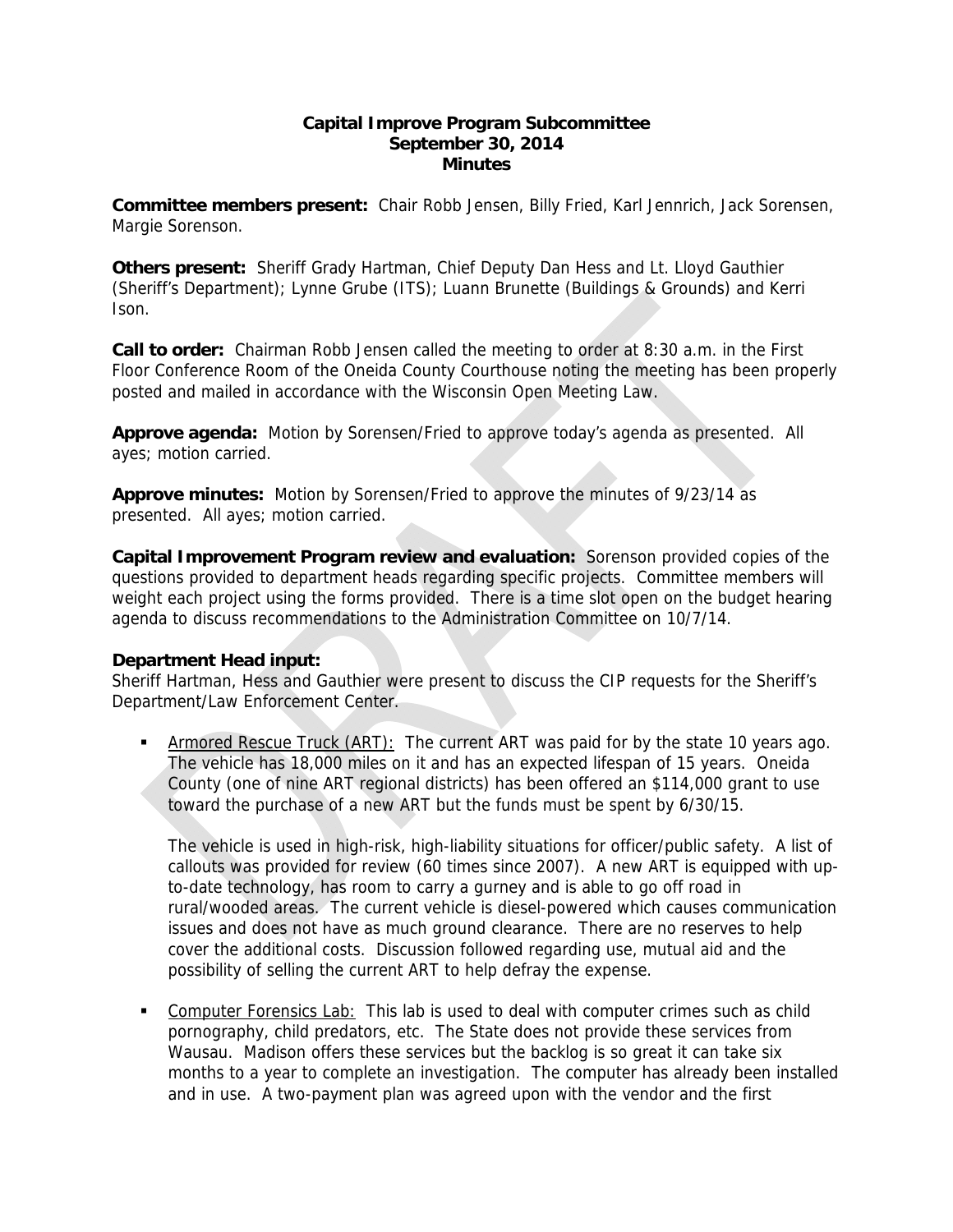payment of \$90,000 was made in 2014. Hess negotiated a lower payment for the second installment (\$58,000), saving \$32,000.

 Jail Pod Equipment Desks: Current desks are falling apart and will not work with the new controllers which are being replaced in 2015. Jail assessment funds have been depleted on ComTech upgrades, camera monitors and door locks.

Grube was present to discuss CIP requests for ITS.

- Virtual Desktop (VDI) Hardware/Software Licenses: This is the third and final phase of installing CITRIX for approximately 80 users. There are 93 desktops in use that are 5+ years old; replacement cost \$62,000. Allows for central upgrades to users instead of site visits and provides increased mobility.
- UW-Extension phone system: Current phone system is 20+ years old and has functionality issues. Cost to upgrade to current Courthouse system is \$21,000 but includes \$12,000 in switching equipment for the computers which will need to be replaced in 2016. New system is portable and is identical to equipment at the Highway Department. Leasing is expensive, based on past experience with the Health & Aging building. Grube doesn't believe there will be a cost savings by going to new equipment but does believe it is needed.

Brunette was present to discuss CIP requests for the Buildings and Grounds budget.

- Third Floor Renovation: There are concerns regarding courthouse security for the third floor. Plans include shifting offices/storage areas to use space more efficiently as well as provide secure access to the courtroom for the Judge. The new hearing room cannot be used as it is not setup for a trial, is used by visiting judges and is used when court schedules are overbooked. Any renovations should be done prior to installed physical barriers and video surveillance to avoid additional spending. She agreed numbers are a very soft estimate. It was suggested spending funds on design prior to committing a large sum to this project.
- **HVAC at Health & Aging Building:** The H/A building is currently serviced by nine residential furnaces (which need frequent repair) and nine outside residential air conditioners. A cost-savings study was suggested to find the most efficient, costeffective equipment prior to spending such a large sum.
- Social Services Bathroom upgrade: The bathrooms in the Social Services Department are in need of repair (broken tiles, etc.) but are still functional. A portion of the funds is available through a continuing appropriation account. Since Social Services returns funds to the general fund each year it was suggested decreasing the Social Services budget and increasing the Buildings and Grounds by \$5,000 to complete the project.
- Courthouse Condenser Coils: Coils need to be replaced to ensure the third floor has air conditioning. Brunette is uncertain of payback due to lifespan of part, but it may provide some efficiencies. Funds are not available in continuing appropriation accounts.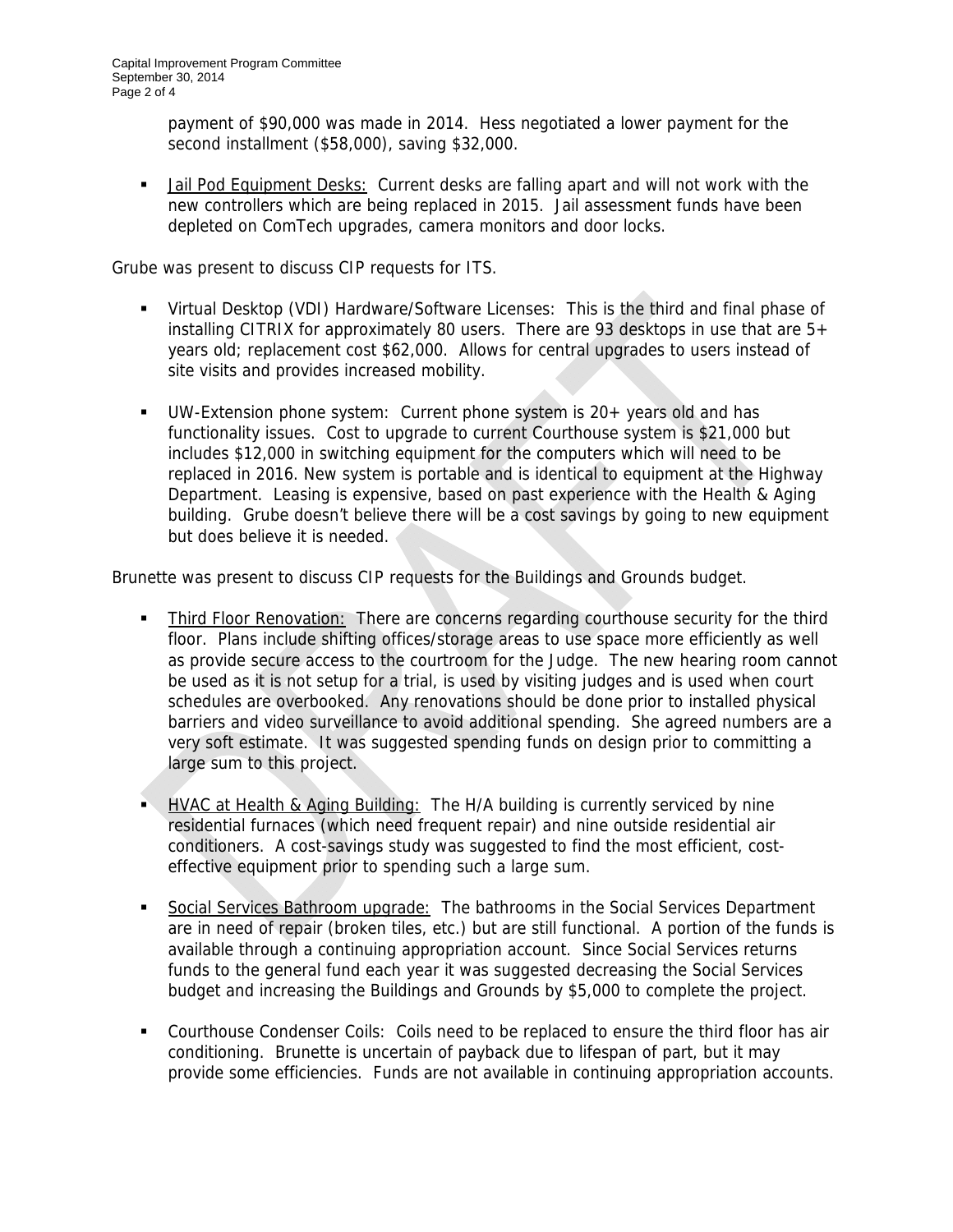- **Paving of Health & Aging parking lot: Funds for the paving project were repurposed to** the building overhang project which was approved at the September County Board meeting. There is a fund balance remaining.
- Courthouse Furniture and Equipment: Replace chairs in Committee Rooms 1 and 2, jury rooms and Corporation Counsel Conference room. This is a three phase project repurposing the best chairs to other rooms.
- UW-Extension Renovation: Per the lease agreement it is the County's responsibility to upgrade the leased space. The Airport has committed to renovate the large meeting room/kitchen area. A study is being done by North Central WI Regional Planning Commission regarding duplication of services concerning UWEX, Land Conservation and Planning & Zoning. It was suggested waiting to commit funds until the study is complete. It is expected by the end of the year.

Other projects:

- **Digital Ortho Photography:** Arial photo project to be covered by fees. The project supports other departments, businesses and the public.
- Almon Park Parking Lot: Request for \$28,000 each year for five years to repave parking lot in 2019. This would be tax levy dollars.

After hearing department head input on specific projects, the CIP Committee held a lengthy discussion regarding each project. The following are the CIP Committee recommendations to the Administration Committee:

| <b>Priority</b> | <b>Project Name</b>                  | Recommendations/Comments                              |
|-----------------|--------------------------------------|-------------------------------------------------------|
| A               | <b>UW-Extension Phone system</b>     | \$21,709 from general fund. Do not spend until        |
|                 |                                      | NCWRPC study is complete.                             |
| A               | <b>VDI Hardware/Software License</b> | \$80,000 from general fund. Phase 3 of project.       |
| A               | Almon Park Parking Lot               | \$28,000 on tax levy for 2019 project.                |
| A               | <b>Courthouse Condenser Coils</b>    | \$15,000 on tax levy, operational cost of B&G.        |
| C               | <b>Third Floor Renovation</b>        | \$300,000 estimate. \$40,000 from general fund to     |
|                 |                                      | do a design/efficiency study. Revisit project after   |
|                 |                                      | study for action.                                     |
|                 | <b>Courthouse Furniture</b>          | \$6,000 on tax levy 2015-2017.                        |
| C               | HVAC - Health & Aging Building       | \$400,000 estimate. \$10,000 from general fund for    |
|                 |                                      | cost-savings and plan proposal. Revisit project after |
|                 |                                      | study for action.                                     |
| C               | Jail Pod Equipment Desks             | Under \$25,000 limit for CIP. Suggest using           |
|                 |                                      | remaining 2014 departmental funds.                    |
| A               | Social Services Bathroom             | Under \$25,000 limit for CIP. Fund balance of         |
|                 | Update                               | \$10,000. \$5,000 on tax levy from Social Services to |
|                 |                                      | B&G budget.                                           |
| D               | <b>UW-Extension Renovation</b>       | \$100,000 cost estimate. Review after NCWRPC          |
|                 |                                      | study is complete.                                    |
| C               | Health & Aging Facility parking      | \$45,000 cost estimate. \$10,000 fund balance.        |
|                 | expansion/parking lot                | Balance TBD after pending sale of adjacent property.  |